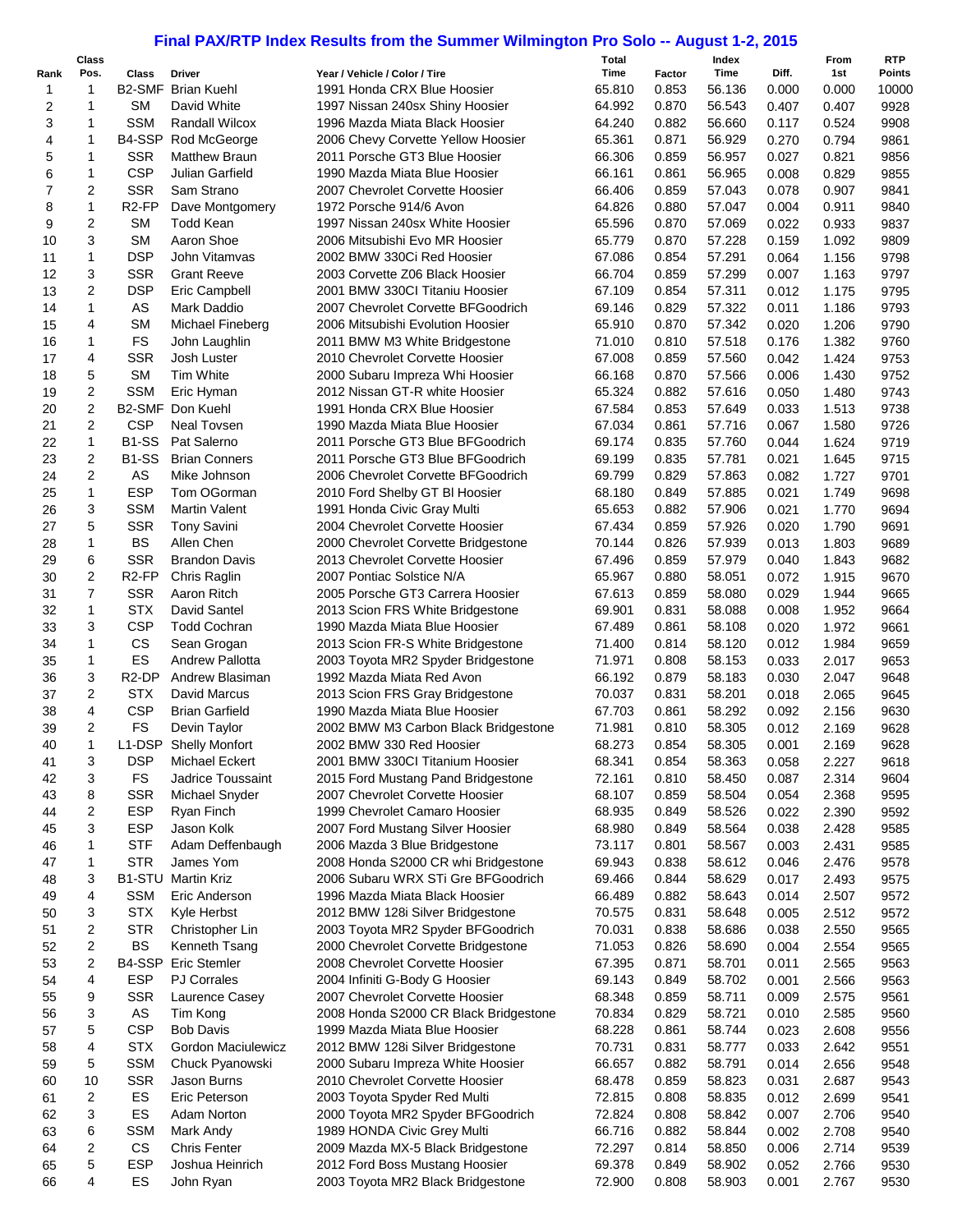| 67  | 6              | <b>ESP</b>                     | Dave Heinrich           | 2012 Ford Mustang Boss Hoosier                                        | 69.403 | 0.849 | 58.923 | 0.020 | 2.787 | 9527 |
|-----|----------------|--------------------------------|-------------------------|-----------------------------------------------------------------------|--------|-------|--------|-------|-------|------|
| 68  | 4              | <b>FS</b>                      | <b>Clark Walker</b>     | 2011 BMW M3 Red Bridgestone                                           | 72.811 | 0.810 | 58.977 | 0.054 | 2.841 | 9518 |
| 69  | 3              | <b>STR</b>                     | Jed Peterson            | 2008 Honda S2000 CR White Bridgestone                                 | 70.381 | 0.838 | 58.979 | 0.002 | 2.843 | 9518 |
| 70  | 1              | GS                             | David OMaley            | 2014 Ford Focus ST White Bridgestone                                  | 73.183 | 0.806 | 58.985 | 0.006 | 2.850 | 9517 |
| 71  | 3              | <b>CS</b>                      | Mike Ferchak            | 2013 Scion FR-S Bridgestone                                           | 72.514 | 0.814 | 59.026 | 0.041 | 2.890 | 9510 |
| 72  | 2              | GS                             | Josh McDonough          | 2014 Ford Focus ST Red Bridgestone                                    | 73.260 | 0.806 | 59.048 | 0.021 | 2.912 | 9507 |
| 73  | $\overline{c}$ |                                | L1-SSR Learic Cramer    | 2010 Porsche GT3 Black Hoosier                                        | 68.751 | 0.859 | 59.057 | 0.010 | 2.921 | 9505 |
| 74  | 4              | STR                            | R Petschauer            | 2008 Honda S2k CR Black Bridgestone                                   | 70.517 | 0.838 | 59.093 | 0.036 | 2.957 | 9500 |
| 75  | 3              | GS                             | Matt Jones              | 2014 Ford Focus ST Blue Bridgestone                                   | 73.332 | 0.806 | 59.106 | 0.012 | 2.970 | 9498 |
| 76  | 5              | <b>STR</b>                     | Brian Karwan            |                                                                       | 70.608 | 0.838 | 59.170 | 0.064 | 3.034 | 9487 |
|     |                |                                |                         | 2004 Honda S2000 White Bridgestone<br>2002 Chevrolet Corvette Hoosier |        |       |        |       |       |      |
| 77  | 11             | <b>SSR</b>                     | <b>Kent Weaver</b>      |                                                                       | 68.891 | 0.859 | 59.177 | 0.008 | 3.041 | 9486 |
| 78  | $\overline{7}$ | <b>ESP</b>                     | Shawn Alexander         | 2012 Ford Mustang GT B Hoosier                                        | 69.710 | 0.849 | 59.184 | 0.006 | 3.048 | 9485 |
| 79  | 8              | <b>ESP</b>                     | <b>Ron Bistrais</b>     | 2007 Ford Shelby GT White Hoosier                                     | 69.713 | 0.849 | 59.186 | 0.003 | 3.050 | 9485 |
| 80  | 6              | <b>STR</b>                     | Alex Kang               | 2009 Mazda MX5 Black BFGoodrich                                       | 70.634 | 0.838 | 59.191 | 0.005 | 3.055 | 9484 |
| 81  | 1              | <b>STS</b>                     | <b>Ben Wagstaff</b>     | 1991 Mazda Miata Pirate Bridgestone                                   | 71.496 | 0.828 | 59.199 | 0.007 | 3.063 | 9483 |
| 82  | 4              | CS                             | Michael Potocki         | 2013 Scion FR-S Gray Bridgestone                                      | 72.739 | 0.814 | 59.210 | 0.011 | 3.074 | 9481 |
| 83  | 5              | <b>CS</b>                      | David Potocki           | 2013 Scion FR-S Asphalt Bridgestone                                   | 72.743 | 0.814 | 59.213 | 0.003 | 3.077 | 9480 |
| 84  | 5              | <b>FS</b>                      | Douglas Wille           | 2014 Chevrolet Camaro Bridgestone                                     | 73.109 | 0.810 | 59.218 | 0.005 | 3.082 | 9479 |
| 85  | 2              | <b>STF</b>                     | Daniel Gross            | 2008 Mazda 3 Black Bridgestone                                        | 73.938 | 0.801 | 59.224 | 0.006 | 3.088 | 9479 |
| 86  | 3              | BS                             | Nathan Young            | 2006 Honda S2000 Blue Bridgestone                                     | 71.710 | 0.826 | 59.232 | 0.008 | 3.097 | 9477 |
| 87  | 4              | GS                             | Ryan Leach              | 2014 Ford Focus ST Blue Bridgestone                                   | 73.527 | 0.806 | 59.263 | 0.030 | 3.127 | 9472 |
| 88  | 7              | <b>STR</b>                     | Jon Caserta             | 2006 Honda S2000 Smurfi Bridgestone                                   | 70.727 | 0.838 | 59.269 | 0.006 | 3.133 | 9471 |
| 89  | 3              | L1-SM                          | <b>Rachel Baker</b>     | 1997 Nissan 240SX White Hoosier                                       | 68.128 | 0.870 | 59.271 | 0.002 | 3.135 | 9471 |
| 90  | 5              | <b>STX</b>                     | <b>Eric Kutil</b>       | 1998 Acura Integra Type BFGoodrich                                    | 71.332 | 0.831 | 59.277 | 0.006 | 3.141 | 9470 |
| 91  | 7              | <b>SSM</b>                     | Jonathan Leith          | 1994 Mazda Miata Red Hoosier                                          | 67.217 | 0.882 | 59.285 | 0.009 | 3.149 | 9469 |
| 92  | 8              | <b>STR</b>                     | Daniel Stainback        | 2008 Honda S2000 CR Black Bridgestone                                 | 70.778 | 0.838 | 59.312 | 0.027 | 3.176 | 9465 |
| 93  | 4              | R <sub>2</sub> -CP             | Adam George             | 2012 Ford Mustang Candy Hoosier                                       | 68.662 | 0.864 | 59.324 | 0.012 | 3.188 | 9463 |
|     | 5              | R <sub>2</sub> -DP             | Andrew Pfotenhauer      | 1992 Mazda Miata Avon                                                 | 67.601 | 0.879 | 59.421 |       |       |      |
| 94  |                |                                |                         |                                                                       |        |       |        | 0.097 | 3.285 | 9447 |
| 95  | 2              | <b>STS</b>                     | Mark McKnight           | 1988 Honda CRX Red BFGoodrich                                         | 71.785 | 0.828 | 59.438 | 0.017 | 3.302 | 9444 |
| 96  | 12             | <b>SSR</b>                     | Mark Labbancz           | 2010 Chevrolet Corvette Hoosier                                       | 69.205 | 0.859 | 59.447 | 0.009 | 3.311 | 9443 |
| 97  | 6              | <b>FS</b>                      | Keith Roberts           | 2011 Ford Mustang Grey Bridgestone                                    | 73.411 | 0.810 | 59.463 | 0.016 | 3.327 | 9440 |
| 98  | 4              |                                | L1-SSM Laurie Hyman     | 2012 Nissan GT-R White Hoosier                                        | 67.435 | 0.882 | 59.478 | 0.015 | 3.342 | 9438 |
| 99  | 6              | <b>CS</b>                      | Randy Pearson           | 2013 Scion FRS Asphalt Bridgestone                                    | 73.077 | 0.814 | 59.485 | 0.007 | 3.349 | 9437 |
| 100 | 7              | <b>FS</b>                      | Dick Rasmussen          | 2015 Ford Mustang GT R Bridgestone                                    | 73.441 | 0.810 | 59.487 | 0.003 | 3.351 | 9437 |
| 101 | 3              | B2-SMF                         | Jason Tipple            | 1999 Honda Smivik Hoosier                                             | 69.769 | 0.853 | 59.513 | 0.026 | 3.377 | 9433 |
| 102 | 4              | B <sub>1</sub> -D <sub>S</sub> | Chris Morton            | 2013 Subaru WRX Grey BFGoodrich                                       | 73.299 | 0.812 | 59.519 | 0.006 | 3.383 | 9432 |
| 103 | 4              | <b>BS</b>                      | Paul Kozlak             | 1999 Chevrolet Corvette Multi                                         | 72.072 | 0.826 | 59.531 | 0.013 | 3.396 | 9430 |
| 104 | 3              | <b>STS</b>                     | <b>Greg Maloy</b>       | 1989 Honda Civic Si Whi Bridgestone                                   | 71.901 | 0.828 | 59.534 | 0.003 | 3.398 | 9429 |
| 105 | 4              | <b>DSP</b>                     | Kevin Henry             | 1990 BMW 325i Blue Hoosier                                            | 69.716 | 0.854 | 59.537 | 0.003 | 3.402 | 9429 |
| 106 | 8              | <b>FS</b>                      | <b>Richard Verret</b>   | 2014 Ford Mustang DatB Bridgestone                                    | 73.511 | 0.810 | 59.544 | 0.006 | 3.408 | 9428 |
| 107 | 13             | <b>SSR</b>                     | <b>Bryan Schafer</b>    | 2004 Chevrolet Corvette Hoosier                                       | 69.324 | 0.859 | 59.549 | 0.005 | 3.413 | 9427 |
| 108 | 6              | STX                            | <b>Mark Stevens</b>     | 2013 Scion FR-S Red Bridgestone                                       | 71.710 | 0.831 | 59.591 | 0.042 | 3.455 | 9420 |
| 109 | 9              | FS                             | John Nwanagu            | 2015 Ford Mustang Panda Bridgestone                                   | 73.576 | 0.810 | 59.597 | 0.006 | 3.461 | 9419 |
| 110 | 5              | BS                             | Lynne Rothney-Kozlak    | 1999 Chevrolet Corvette Multi                                         | 72.176 | 0.826 | 59.617 | 0.021 | 3.481 | 9416 |
| 111 | 5              | GS                             | Joe Blaha               | 2014 Ford Focus ST Blue Bridgestone                                   | 73.982 | 0.806 | 59.629 | 0.012 | 3.494 | 9414 |
|     |                |                                |                         |                                                                       |        |       |        |       |       |      |
| 112 | 3              | <b>STF</b>                     | Lee Chhit               | 2007 Mini Cooper Red BFGoodrich                                       | 74.480 | 0.801 | 59.658 | 0.029 | 3.523 | 9410 |
| 113 | 6              | GS                             | <b>Timothy Whalen</b>   | 2013 Ford Focus ST Tan Bridgestone                                    | 74.054 | 0.806 | 59.688 | 0.029 | 3.552 | 9405 |
| 114 | 9              | <b>STR</b>                     | Joseph Ottofaro         | 2009 Mazda MX5 Red BFGoodrich                                         | 71.245 | 0.838 | 59.703 | 0.016 | 3.567 | 9402 |
| 115 | 10             | <b>STR</b>                     | <b>Ryan Davies</b>      | 2006 Honda S2000 White Bridgestone                                    | 71.253 | 0.838 | 59.710 | 0.007 | 3.574 | 9401 |
| 116 | 5              |                                | B1-STU David Wampler    | 2006 Subaru STI Gray BFGoodrich                                       | 70.750 | 0.844 | 59.713 | 0.003 | 3.577 | 9401 |
| 117 | 1              |                                | L3-STR Laura Campbell   | 2008 Honda S2000 CR Blue Bridgestone                                  | 71.257 | 0.838 | 59.713 | 0.000 | 3.577 | 9401 |
| 118 | 2              |                                | L3-STR Tamra Hunt       | 2009 Mazda Miata Black BFGoodrich                                     | 71.282 | 0.838 | 59.734 | 0.021 | 3.598 | 9398 |
| 119 | 7              | <b>STX</b>                     | Kale Bushmeyer          | 1993 BMW 325i RonBurgundy Bridgestone                                 | 71.904 | 0.831 | 59.752 | 0.018 | 3.616 | 9395 |
| 120 | 4              | <b>STS</b>                     | Jeff Mabrey             | 1990 Honda Civic Si Red BFGoodrich                                    | 72.165 | 0.828 | 59.753 | 0.000 | 3.617 | 9395 |
| 121 | 8              | <b>SSM</b>                     | Chang Ho Kim            | 1994 Mazda Miata Red Hoosier                                          | 67.761 | 0.882 | 59.765 | 0.013 | 3.629 | 9393 |
| 122 | 14             | <b>SSR</b>                     | <b>Scott Hurley</b>     | 2004 Chevrolet Z06 Blue Hoosier                                       | 69.585 | 0.859 | 59.774 | 0.008 | 3.638 | 9391 |
| 123 | 15             | <b>SSR</b>                     | John Fink               | 2011 Chevrolet Corvette Hoosier                                       | 69.610 | 0.859 | 59.795 | 0.021 | 3.659 | 9388 |
| 124 | 5              | <b>DSP</b>                     | <b>Scott Giles</b>      | 2002 BMW 330i Red Hoosier                                             | 70.027 | 0.854 | 59.803 | 0.008 | 3.667 | 9387 |
| 125 | 8              | <b>STX</b>                     | Raymond Dsouza          | 2014 Subaru BRZ Blue Bridgestone                                      | 71.978 | 0.831 | 59.814 | 0.011 | 3.678 | 9385 |
| 126 | 11             | <b>STR</b>                     | John Li                 | 2009 Mazda Miata MX5 Re Bridgestone                                   | 71.405 | 0.838 | 59.837 | 0.024 | 3.701 | 9381 |
| 127 | 9              | <b>ESP</b>                     | Jeremiah McClintock     | 1996 Ford Mustang Black Hoosier                                       | 70.487 | 0.849 | 59.843 | 0.006 | 3.708 | 9380 |
| 128 | 3              |                                | L3-STR Heidi K. Ellison | 2004 Honda S2000 Red Bridgestone                                      | 71.459 | 0.838 | 59.883 | 0.039 | 3.747 | 9374 |
| 129 | 5              | ES                             | Azmath Mohammed         | 2001 Toyota MR2 Black BFGoodrich                                      | 74.143 | 0.808 | 59.908 | 0.025 | 3.772 | 9370 |
| 130 | 12             | <b>STR</b>                     | Victoria Benya          | 2006 Honda S2000 Yellow Bridgestone                                   | 71.576 | 0.838 | 59.981 | 0.073 | 3.845 | 9359 |
|     | 16             | <b>SSR</b>                     | Mark Valera             |                                                                       | 69.834 | 0.859 |        | 0.007 |       |      |
| 131 |                |                                |                         | 2003 Chevrolet Corvette Hoosier                                       |        |       | 59.987 |       | 3.851 | 9358 |
| 132 | 6              | BS                             | Michael Bombard         | 2006 Honda S2000 Blue Bridgestone                                     | 72.641 | 0.826 | 60.001 | 0.014 | 3.866 | 9356 |
| 133 | 5              | L1-SSR                         | <b>Stephanie Reeve</b>  | 2003 Corvette Z06 Black Hoosier                                       | 69.870 | 0.859 | 60.018 | 0.017 | 3.882 | 9353 |
| 134 | 1              | L <sub>2</sub> -FS             | Jackie Mutschler        | 2014 Chevrolet Camaro Bridgestone                                     | 74.106 | 0.810 | 60.026 | 0.008 | 3.890 | 9352 |
| 135 | 7              | GS                             | David Spratte           | 2014 Ford Focus ST White Bridgestone                                  | 74.478 | 0.806 | 60.029 | 0.003 | 3.893 | 9351 |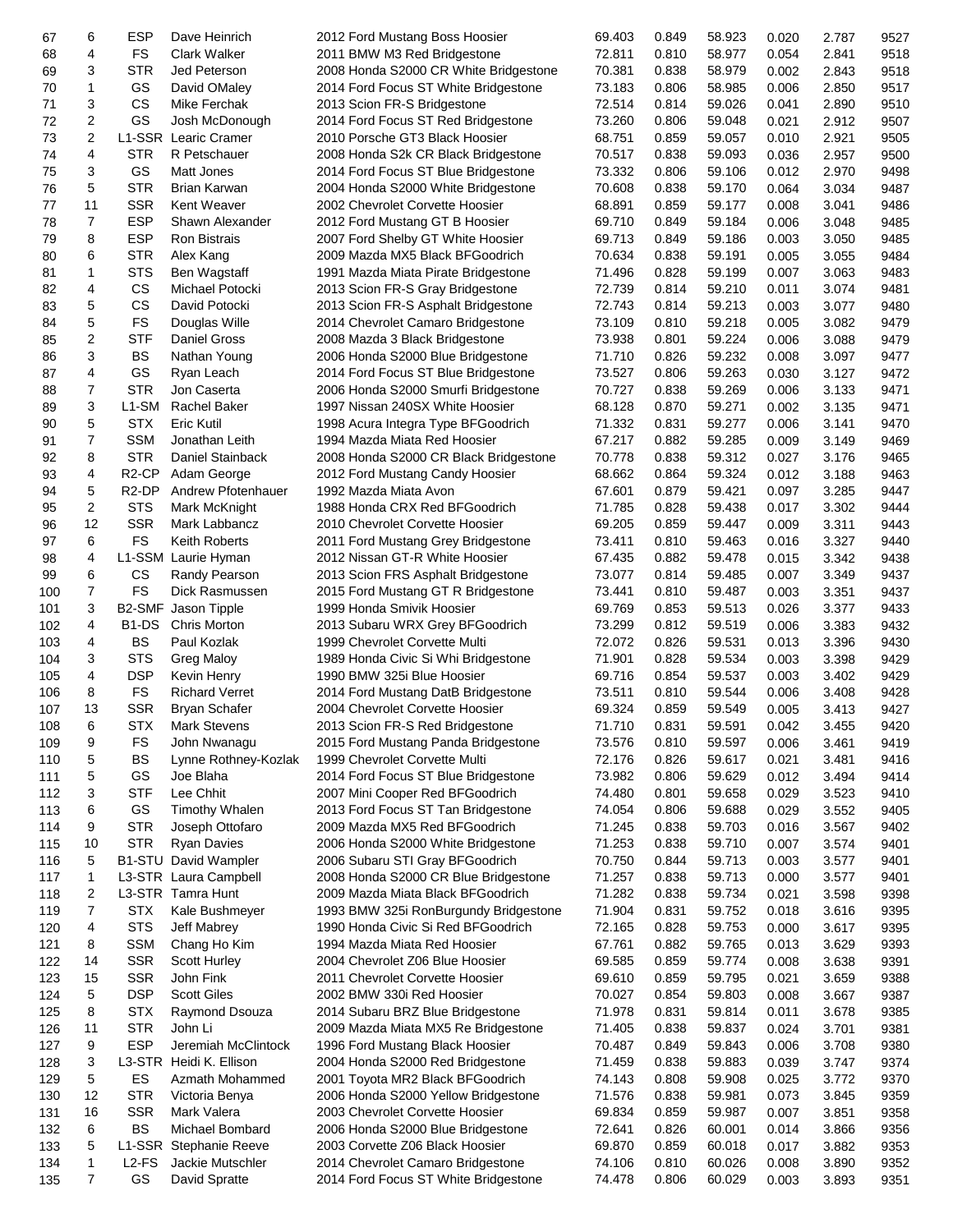| 136        | 2              | L2-AS                          | Kandy Johnson                      | 2006 Chevrolet Corvette BFGoodrich                                   | 72.419           | 0.829          | 60.035           | 0.006          | 3.899          | 9350         |
|------------|----------------|--------------------------------|------------------------------------|----------------------------------------------------------------------|------------------|----------------|------------------|----------------|----------------|--------------|
| 137        | 9              | <b>STX</b>                     | Don Slevin                         | 2013 Scion FR-S Orange Bridgestone                                   | 72.245           | 0.831          | 60.036           | 0.000          | 3.900          | 9350         |
| 138        | 6              | ES                             | <b>Chris Bailey</b>                | 1993 Toyota MR2 Yellow Bridgestone                                   | 74.309           | 0.808          | 60.042           | 0.006          | 3.906          | 9349         |
| 139        | 17             | <b>SSR</b>                     | Jeff Jacobs                        | 2004 Chevrolet Corvette Hoosier                                      | 69.919           | 0.859          | 60.060           | 0.019          | 3.924          | 9347         |
| 140        | 5              | <b>STS</b>                     | Michael Shea                       | 1990 Mazda Miata Blue Bridgestone                                    | 72.553           | 0.828          | 60.074           | 0.013          | 3.938          | 9344         |
| 141        | 10             | <b>STX</b>                     | <b>Todd Kunze</b>                  | 1998 Acura Integra Type BFGoodrich                                   | 72.307           | 0.831          | 60.087           | 0.013          | 3.951          | 9342         |
| 142        | 13             | <b>STR</b>                     | Michael Kline                      | 2003 Toyota Spyder Green BFGoodrich                                  | 71.755           | 0.838          | 60.131           | 0.044          | 3.995          | 9336         |
| 143        | 6              | <b>STS</b>                     | <b>Tavis Spencer</b>               | 1990 Mazda Miata Silver BFGoodrich                                   | 72.659           | 0.828          | 60.162           | 0.031          | 4.026          | 9331         |
| 144        | 3              | L2-ES                          | Jennifer Bedell                    | 2003 Toyota MR2 Spyder Red BFGoodrich                                | 74.459           | 0.808          | 60.163           | 0.001          | 4.027          | 9331         |
| 145        | 6              |                                | <b>B1-STU Cody Pennell</b>         | 2005 Subaru STi WRB Bridgestone                                      | 71.284           | 0.844          | 60.164           | 0.001          | 4.028          | 9331         |
| 146        | 14             | <b>STR</b>                     | Lance Keeley                       | 2015 Nissan 370Z Red BFGoodrich                                      | 71.825           | 0.838          | 60.189           | 0.026          | 4.053          | 9327         |
| 147        | 6              |                                | L1-SSR Cheryl Davis                | 2013 Chevrolet Corvette Hoosier                                      | 70.076           | 0.859          | 60.195           | 0.006          | 4.059          | 9326         |
| 148        | 4              | AS                             | Jarrod Hix                         | 2004 Chevrolet Corvette Bridgestone                                  | 72.652           | 0.829          | 60.229           | 0.033          | 4.093          | 9320         |
| 149        | 7              | <b>STS</b>                     | <b>Greg Pollack</b>                | 1990 Mazda Miata White Bridgestone                                   | 72.803           | 0.828          | 60.281           | 0.052          | 4.145          | 9312         |
| 150        | 10             | <b>ESP</b>                     | Jeff Cox                           | 2010 Ford Mustang Blue Hoosier                                       | 71.018           | 0.849          | 60.294           | 0.013          | 4.158          | 9310         |
| 151        | 15             | <b>STR</b>                     | <b>Rad Tatis</b>                   | 2004 Honda S2000 Red Bridgestone                                     | 71.952           | 0.838          | 60.296           | 0.001          | 4.160          | 9310         |
| 152        | 4              | $L2-ES$                        | Chris Peterson                     | 2003 Toyota MR2 Spyder Red BFGoodrich                                | 74.653           | 0.808          | 60.320           | 0.024          | 4.184          | 9306         |
| 153        | 8              | <b>STS</b>                     | <b>Matthew Hodges</b>              | 1989 Honda Civic Si Whi BFGoodrich                                   | 72.892           | 0.828          | 60.355           | 0.035          | 4.219          | 9301         |
| 154        | 5              | $L2-FS$                        | <b>Tammy Breece</b>                | 2011 Ford Mustang GT S Bridgestone                                   | 74.520           | 0.810          | 60.361           | 0.007          | 4.225          | 9300         |
| 155        | 11             | <b>ESP</b>                     | Mike Lane                          | 2004 Infiniti G-Body S Hoosier                                       | 71.099           | 0.849          | 60.363           | 0.002          | 4.227          | 9300         |
| 156        | $\overline{7}$ | CS                             | Chris Harp                         | 2004 Mazda RX-8 Titanium Bridgestone                                 | 74.213           | 0.814          | 60.409           | 0.046          | 4.273          | 9293         |
| 157        | 8              | GS                             | Jen Wong                           | 2010 Volkswagen GTI Sw Bridgestone                                   | 74.958           | 0.806          | 60.416           | 0.007          | 4.280          | 9292         |
| 158        | 8              | CS                             | Alan Guy                           | 2013 Scion FR-S Black Bridgestone                                    | 74.241           | 0.814          | 60.432           | 0.016          | 4.296          | 9289         |
| 159        | 16             | <b>STR</b>                     | <b>Dhariel Tatis</b>               | 2004 Honda S2000 Red Bridgestone                                     | 72.163           | 0.838          | 60.473           | 0.040          | 4.337          | 9283         |
| 160        | 17             | <b>STR</b>                     | Matt Luckow                        | 1984 Porsche Carrera Multi                                           | 72.169           | 0.838          | 60.478           | 0.005          | 4.342          | 9282         |
| 161        | 18             | <b>SSR</b>                     | <b>Matt Murray</b>                 | 2004 Chevrolet Z05 Blue Hoosier                                      | 70.454           | 0.859          | 60.520           | 0.042          | 4.384          | 9276         |
| 162        | 9              | <b>STS</b>                     | Alan Claffie                       | 1990 Mazda Miata White/ Bridgestone                                  | 73.169           | 0.828          | 60.584           | 0.064          | 4.448          | 9266         |
| 163        | 6              | R <sub>2</sub> -EP             | Darrin DiSimo                      | 1989 Honda Civic Avon                                                | 69.331           | 0.874          | 60.595           | 0.011          | 4.459          | 9264         |
| 164        | 12             | <b>ESP</b>                     | Jennifer Merideth                  | 2007 Ford Shelby GT Black Hoosier                                    | 71.385           | 0.849          | 60.606           | 0.011          | 4.470          | 9262         |
| 165        | 13             | <b>ESP</b>                     | <b>Michael Nienhuis</b>            | 2011 Ford Mustang Black Multi                                        | 71.471           | 0.849          | 60.679           | 0.073          | 4.543          | 9251         |
| 166        | 10             | <b>FS</b>                      | Dan Sabol                          | 2014 Ford Mustang GT D Bridgestone                                   | 74.918           | 0.810          | 60.684           | 0.005          | 4.548          | 9251         |
| 167        | 18             | <b>STR</b>                     | <b>Arnold Fuller</b>               | 2008 Honda S2000 CR White Bridgestone                                | 72.425           | 0.838          | 60.692           | 0.009          | 4.556          | 9249         |
| 168        | 14             | <b>ESP</b>                     | <b>Marcus Merideth</b>             | 2007 Ford Shelby GT Bla Hoosier                                      | 71.502           | 0.849          | 60.705           | 0.013          | 4.569          | 9247         |
| 169        | 7<br>19        | <b>BS</b><br><b>STR</b>        | Chris Sladek<br>Tim Viars          | 2015 Subaru WRX STI Gre Hankook                                      | 73.525<br>72.492 | 0.826<br>0.838 | 60.732<br>60.748 | 0.026<br>0.017 | 4.596<br>4.612 | 9243<br>9241 |
| 170<br>171 | 7              | B <sub>1</sub> -D <sub>S</sub> | Jim Zeisler                        | 2009 Mazda Miata Red Bridgestone<br>2015 Subaru WRX Blue Bridgestone | 74.844           | 0.812          | 60.773           | 0.025          | 4.637          | 9237         |
| 172        | 3              | B4-KM                          | Tim Routh                          | 2008 Haase Kart Blue MG                                              | 63.639           | 0.955          | 60.775           | 0.002          | 4.639          | 9237         |
| 173        | 10             | <b>STS</b>                     | Sam Creasey                        | 1988 Honda CRX Si Yellow Bridgestone                                 | 73.403           | 0.828          | 60.778           | 0.002          | 4.642          | 9236         |
| 174        | 11             | <b>STX</b>                     | Douglas Glanz                      | 1998 BMW 328i White Bridgestone                                      | 73.199           | 0.831          | 60.828           | 0.051          | 4.692          | 9229         |
| 175        | 4              | B4-KM                          | Carter Thompson                    | 1993 Honda Kart Black MG                                             | 63.744           | 0.955          | 60.876           | 0.047          | 4.740          | 9221         |
| 176        | 11             | <b>STS</b>                     | Bob Day                            | 1988 Honda CRX Bridgestone                                           | 73.533           | 0.828          | 60.885           | 0.010          | 4.749          | 9220         |
| 177        | 1              | HS                             | Sam Karp                           | 2015 Ford Fiesta ST White BFGoodrich                                 | 76.543           | 0.796          | 60.928           | 0.043          | 4.792          | 9213         |
| 178        | 6              | L2-ES                          | Cindy Duncan                       | 2001 Toyota MR2 Yellow BFGoodrich                                    | 75.461           | 0.808          | 60.972           | 0.044          | 4.837          | 9207         |
| 179        | 12             | <b>STS</b>                     | Jimmie Perrin                      | 1990 Mazda Miata Bridgestone                                         | 73.665           | 0.828          | 60.995           | 0.022          | 4.859          | 9203         |
| 180        | 9              | GS                             | Nick Babin                         | 2014 Ford Focus Blue Bridgestone                                     | 75.715           | 0.806          | 61.026           | 0.032          | 4.890          | 9199         |
| 181        | 7              |                                | L1-CSP Katie Lacey                 | 1990 Mazda Miata Blue Hoosier                                        | 70.881           | 0.861          | 61.029           | 0.002          | 4.893          | 9198         |
| 182        | 7              | ES                             | <b>Bryan Hertweck</b>              | 1999 Mazda Miata Blue Bridgestone                                    | 75.704           | 0.808          | 61.169           | 0.140          | 5.033          | 9177         |
| 183        | 4              |                                | L3-STU Crissy Weaver               | 2006 Subaru STi Silver Multi                                         | 72.517           | 0.844          | 61.204           | 0.036          | 5.068          | 9172         |
| 184        | 9              | CS                             | Mike Cavanaugh                     | 2015 Mazda MX-5 Black Bridgestone                                    | 75.317           | 0.814          | 61.308           | 0.104          | 5.172          | 9156         |
| 185        | 8              | L1-ESP                         | Carol Kolk                         | 2007 Ford Mustang Silver Hoosier                                     | 72.223           | 0.849          | 61.317           | 0.009          | 5.181          | 9155         |
| 186        | 8              | ES                             | <b>Matt Davis</b>                  | 1999 Mazda Miata black Bridgestone                                   | 75.899           | 0.808          | 61.326           | 0.009          | 5.190          | 9154         |
| 187        | 9              |                                | L1-SSR Simi Ritch                  | 2005 Porsche GT3 White Hoosier                                       | 71.429           | 0.859          | 61.358           | 0.031          | 5.222          | 9149         |
| 188        | 10             |                                | L1-CSP Lisa Garfield               | 1990 Mazda Miata Blue Hoosier                                        | 71.268           | 0.861          | 61.362           | 0.004          | 5.226          | 9148         |
| 189        | 5              | B4-KM                          | Alan Sheidler                      | 1999 Honda/Renspeed Shifter MG                                       | 64.283           | 0.955          | 61.390           | 0.029          | 5.254          | 9144         |
| 190        | 4              | <b>STF</b>                     | Joseph Austin                      | 2007 Mini Cooper Blue BFGoodrich                                     | 76.674           | 0.801          | 61.416           | 0.026          | 5.280          | 9140         |
| 191        | 2              | HS                             | <b>Todd Freeman</b>                | 2015 Ford Fiesta ST White BFGoodrich                                 | 77.181           | 0.796          | 61.436           | 0.020          | 5.300          | 9137         |
| 192        | 12             | <b>STX</b>                     | <b>Steve Mitchell</b>              | 2013 Scion FR-S Asphalt Bridgestone                                  | 73.933           | 0.831          | 61.438           | 0.002          | 5.302          | 9137         |
| 193        | 13             | <b>STX</b>                     | <b>Steven Glanz</b>                | 1998 BMW 328i White Bridgestone                                      | 74.002           | 0.831          | 61.496           | 0.057          | 5.360          | 9128         |
| 194        | 13             | <b>STS</b>                     | Daniel Shea                        | 1990 Mazda Miata Silver Bridgestone                                  | 74.359           | 0.828          | 61.569           | 0.074          | 5.433          | 9118         |
| 195        | $\overline{7}$ | R <sub>2</sub> -CP             | Sam Vassallo                       | 2005 Ford Mustang Silver Hoosier                                     | 71.326           | 0.864          | 61.626           | 0.056          | 5.490          | 9109         |
| 196        | 7              | $L2-ES$                        | Vicki Ryan                         | 2003 Toyota MR2 Black Bridgestone                                    | 76.285           | 0.808          | 61.638           | 0.013          | 5.502          | 9107         |
| 197        | 8              | $L2-GS$                        | Gwen Habenicht                     | 2014 Ford Focus ST White Bridgestone                                 | 76.511           | 0.806          | 61.668           | 0.030          | 5.532          | 9103         |
| 198        | 5              | L3-STS                         | <b>Kathy Grunenwald</b>            | 1990 Honda Civic Red BFGoodrich                                      | 74.497           | 0.828          | 61.684           | 0.016          | 5.548          | 9101         |
| 199        | 10<br>3        | GS<br>HS                       | <b>Karl Shultz</b><br>John Willett | 2013 Ford Focus ST Tux Bridgestone                                   | 76.561<br>77.527 | 0.806<br>0.796 | 61.708           | 0.025<br>0.003 | 5.572<br>5.576 | 9097<br>9097 |
| 200<br>201 | 8              | R <sub>2</sub> -EP             | <b>Robert Chrismas</b>             | 2014 Ford Fiesta ST Mo Bridgestone<br>1989 Honda Civic Si White Avon | 70.614           | 0.874          | 61.711<br>61.717 | 0.005          | 5.581          | 9096         |
| 202        | 14             | <b>STS</b>                     | Richard Grunenwald                 | 1990 Honda Civic Red BFGoodrich                                      | 74.538           | 0.828          | 61.717           | 0.001          | 5.582          | 9096         |
| 203        | 15             | <b>STS</b>                     | Shaun Hallam                       | 1990 Mazda Miata White Bridgestone                                   | 74.559           | 0.828          | 61.735           | 0.017          | 5.599          | 9093         |
| 204        | 9              | $L2-AS$                        | Tara Johns                         | 2004 Chevrolet Corvette Bridgestone                                  | 74.486           | 0.829          | 61.749           | 0.014          | 5.613          | 9091         |
|            |                |                                |                                    |                                                                      |                  |                |                  |                |                |              |